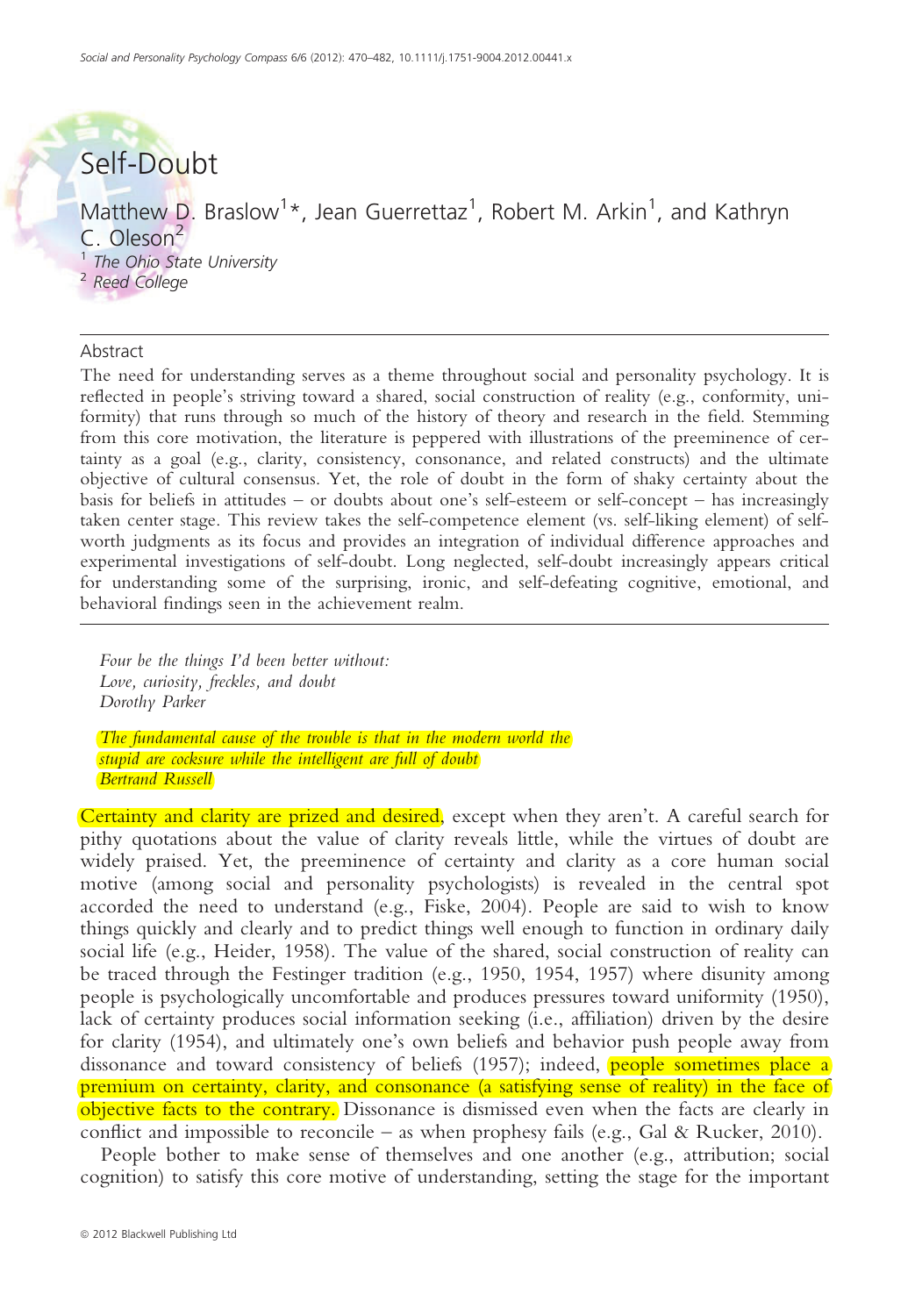social objectives of controlling their own and others' behavior, establishing relationships, and ultimately functioning well in groups and prospering. It comes as no surprise, then, that self-doubt is problematic since it is inimical to this entire social enterprise. Yet, Robert Browning (''Prize the doubt; Low kinds live without'') and many others remind us that too much certainty is not to be prized. Even Biblical admonitions {''Pride goeth before destruction, and a haughty spirit before a fall''; Proverbs 16:18} characterize a healthy dose of self-doubt as wise medicine. So, navigating between the Scylla of selfdoubt and Charybdis of self-certainty turns out to be one of the self's life tasks. Many researchers have concerned themselves with how people embrace certainty and avoid self-doubt; however, our mission in this paper is to explore self-doubt and the strategies that people enact in order to cope with their feelings of self-doubt.

#### Distinguishing liking and competence

Defining self-doubt is fraught with the same issues as defining virtually every construct in social and personality psychology (e.g., Leary, Terry, Allen, & Tate, 2009). Natural language and everyday discourse ensures confusion. However, the Oxford English Dictionary does a nice job defining doubt as

the (subjective) state of uncertainty with regard to the truth or reality of anything; undecidedness of belief or opinion. The condition of being (objectively) uncertain; a state of affairs such as to give an occasion for hesitation or uncertainty.

And when this state is connected to one's self, defined as

that which in a person is intrinsically he [in contradistinction to what is adventitious]; the ego; a permanent subject of successive and varying states of consciousness,

the quality that is so opposed to simple, straightforward social behavior comes into clearer focus. Self-doubt is the act or state of doubting oneself, it is a ''subjective sense of doubt or instability in self-views'' (Van den Bos & Lind, 2010, p. 124).

One further simple but crucial distinction is important to acknowledge in presenting contemporary research on self-doubt. Judgments of self-worth have been partitioned usefully into two dimensions: self-competence and self-liking. To oversimplify, self-liking is ''the valuative experience of oneself as a social object, a good or bad person;'' selfcompetence is ''the valuative imprint of general self-efficacy on identity'' (Tafarodi & Swann, 2001, p. 654). For the past five decades, many have assumed or held a one-dimensional view of self-worth or self-esteem, where general self-liking is equivalent to global self-esteem (e.g., Rosenberg, 1965), and feelings of self-competence are but one of its many sources. However, the Tafarodi and Swann (2001) model situates selfcompetence as a critical, unique dimension of self-esteem. Given that, self-doubt as we use the concept should be described as doubt about one's feelings of self-competence.

More recently, the literature acknowledges that judgments and feelings of self-worth are multifaceted (Crocker & Wolfe, 2001); subordinating the one (competence) to the other (liking and acceptance) blurs important distinctions. For our purposes, conflating the concepts of self-doubt and self-liking is problematic (and has been historically) because conventional measures of self-worth include them both. For example, the concept of belongingness has emerged of late (Baumeister & Leary, 1995) within the context of liking, acceptance and affirmation, but it remains distinct from notions of selfcompetence. From this vantage point one might offer a surprising hypothesis: it would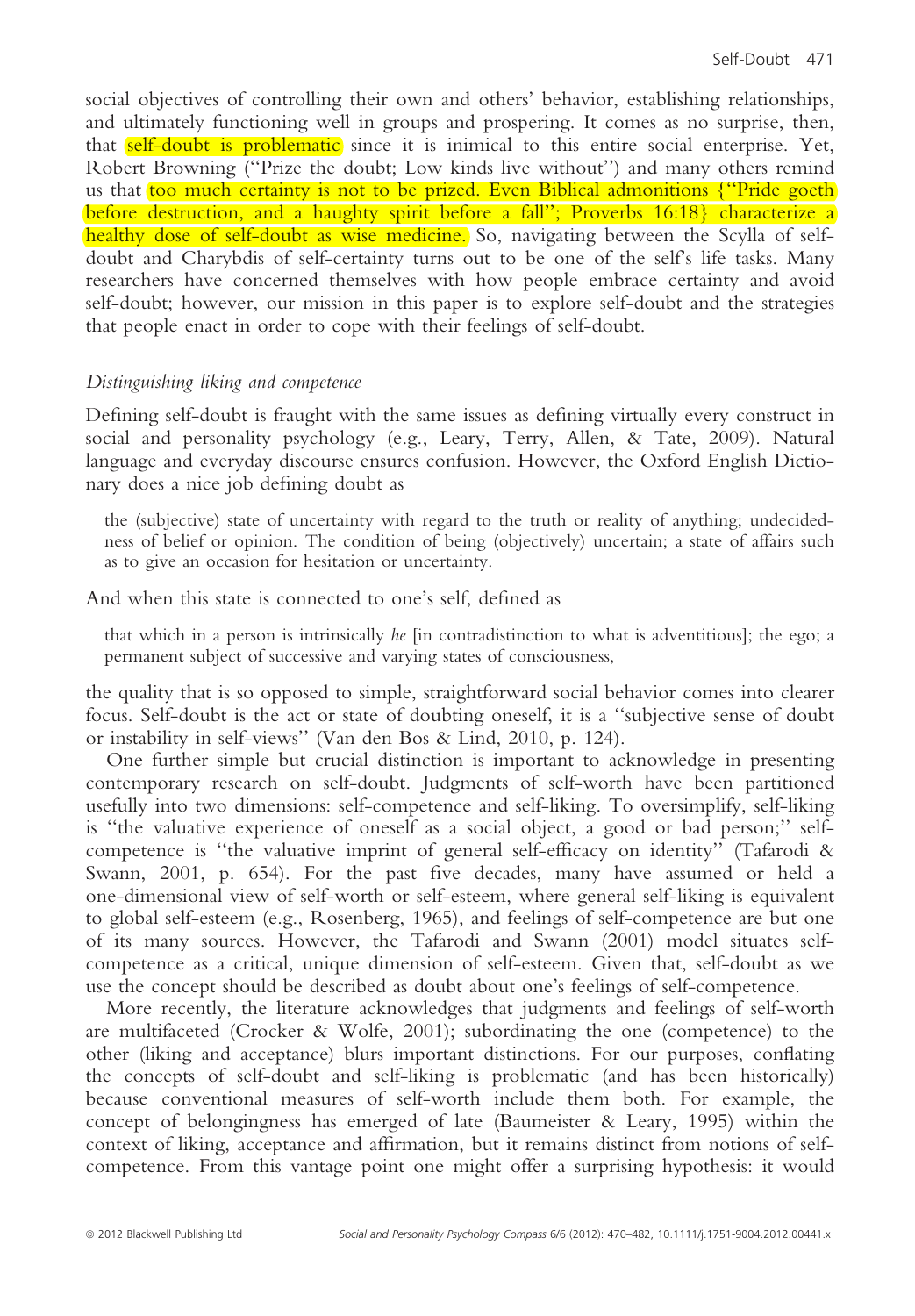be no better to be ostracized from a group because one is too able than because one is not competent enough; from the exclusive belongingness vantage point the core consideration is the set of threatened needs (e.g., Williams, 2001), which are largely distinct from competence, each enmeshed with the need to belong.

Dweck and colleagues (e.g., Dweck, 2006; Dweck & Grant, 2008) provided a clear and compelling focus on competence concerns, rather than self-liking or esteem, in the early distinction they drew between fixed and growth mindsets. In the fixed mindset, people believe that their basic qualities, such as their intelligence or talent, are stable and unchanging. Such individuals typically spend their time documenting their intelligence, or talent, rather than developing them further. They also tend to believe that talent alone produces success, and they downplay the role of effort, learning, perseverance – the very prospect of change. In the growth mindset, people believe that the most basic abilities can be developed, usually through hard work, dedication, and learning. Talent is a starting point, but only that. The growth mindset is associated with resilience to challenges and failure, a greater appeal for learning for its own sake, and higher intrinsic motivation. Self-doubt about one's competence would appear inimical to establishing a growth mindset and problematic for generating feelings of intrinsic motivation. By definition, self-doubt is attention to one's self, a focus on ''hesitation'' and ''uncertainty,'' and measuring oneself rather than fully engaging in tasks in an unselfconscious way.

We certainly recognize that the concept "self-doubt" can be complex and even elusive (Hogg, 2010; Wright, 2010). Here, we hope to be clear in construing self-doubt as doubt about one's own competence. Defined this way, we expect self-doubt to have implications for the self-competence component of self-esteem uniquely. Speaking colloquially, chronically self-doubtful individuals might be viewed as having a wide confidence interval around judgments of their ability. Rather than straightforwardly seeing themselves as incompetent or expecting poor performance, seeing themselves as gifted and expecting excellence, these individuals entertain the prospect that they are not easily able to point confidently, with precision, to their level of competence.

Importantly, self-doubt should also be distinguished from other related concepts such as self-efficacy (Bandura, 1977) and self-concept clarity (Campbell et al., 1996). Self-efficacy is generally regarded as an expectation about how one will perform in a given domain; by contrast, self-doubt reaches beyond a specific sense of performance efficacy, reflecting an individual's investment – even rumination – over how to view themselves. Self-concept clarity refers broadly to the individual's clarity or certainty or consistency in the many self-images that, taken together, comprise one's self-concept. Self-doubt about competence is intended to signify a lack of clarity exclusive to the competence domain, albeit one that we regard as central to one's judgment of one's global self-worth (cf. Tafarodi & Swann, 2001). As we will describe below, the evidence shows that people strive specifically to cope with feelings of self-doubt about their competence, sometimes striving to reduce their uncertainties and, sometimes, even striving to sustain or to enhance their uncertainties. These findings run counter to the conventional wisdom that certainty and clarity are prized and desired and provide a nuanced view of the cognitive and affective life of the human social animal.

## Capturing Self-Doubt Empirically

So, in sum, uncertainty about one's competence and potential for success are now generally regarded as fundamental features of self-evaluation (Sedikides & Strube, 1997; Trope, 1986). As noted above, such uncertainty would be quite troubling given that ''competence is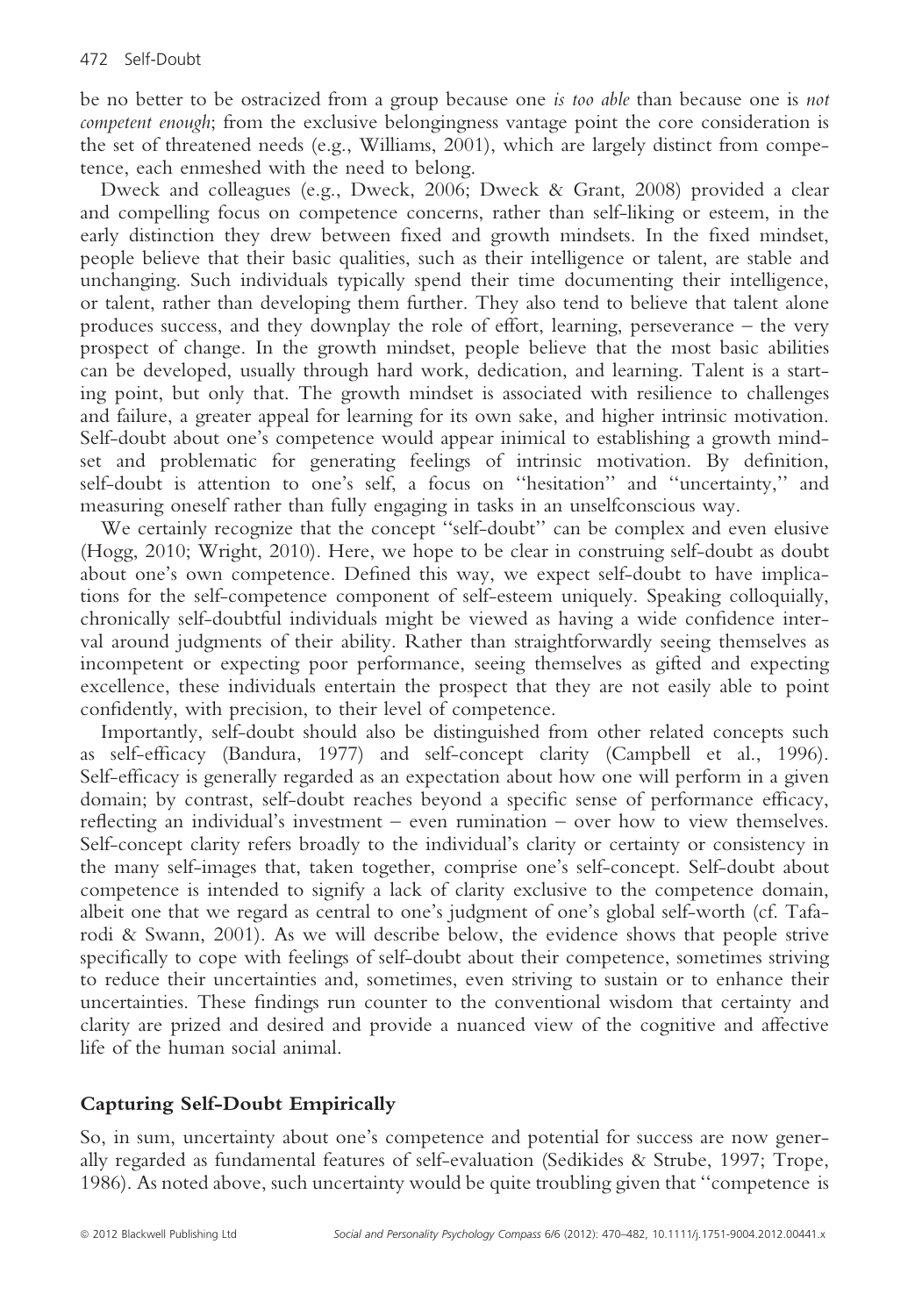an inherent psychological need of the human being'' (Elliot & Dweck, 2005, p. 6). Oleson, Poehlmann, Yost, Lynch, and Arkin (2000) tried to tap that individual difference with one component of a scale called the SOS (Subjective Overachievement Scale). Although most people surely experience doubt about their competence at times, some individuals might question it chronically. One of the two factors of the SOS was developed to tap that experience of doubt about competence.

The self-doubt subscale approaches the construct of self-doubt broadly, without referencing any particular strategy people might use to cope with it. Self-doubt is treated as a general sense of feeling unsure about one's competencies, abilities, and thus outcomes in daily life that stem from those abilities. Individuals who experience chronic self-doubt are faced with the unsettling experience of uncertainty about their capacity to cause a desired outcome.

Moreover, the items comprising the self-doubt subscale ask about respondents' preoccupation with the prospect of failure, the desire to avoid negative outcomes, and the self-implicating nature of failure feedback or information. For example, the subscale includes items such as ''More often than not I feel unsure of my abilities,'' ''As I begin an important activity, I usually feel confident in the likely outcome'' (reverse-scored), and ''For me, avoiding failure has a greater emotional impact (e.g., sense of relief) than the emotional impact of achieving success (e.g., joy, pride).'' Beyond self-efficacy beliefs about specific actions and outcomes, the self-doubt subscale was written to tap the selfrelevant aspects of such thoughts and feelings.

Individuals scoring high on the subscale should lack a clear image of themselves as they are and as they might hope to be, as well as a reliable self-guide and plan for approaching successful outcomes, something possessed by those low in self-doubt. Consequently, the experience of self-doubt should focus attention on the self, undermining any easy engagement with a task at hand. One implication of this unclarity is the absence of a clear and strong desired self (Carroll, Arkin, & Shade, 2011); yet, high self-doubt individuals share with low self-doubt individuals a clear sense of what is undesired. Not surprisingly, we assume that self-doubt is often induced by features of the situation or context, particularly the social situation (e.g., Reich & Arkin, 2006). People high in chronic self-doubt may be more vigilant to such information and prone to feel self-doubtful when it is present, but the most casual remark might induce doubt in even the most confident individual. One of us routinely responds that way to the phrase ''Are you sure?'' when a decision has been made, and a vicarious form of this doubt is a crucial part of the drama of television game shows (''Deal or No Deal'' for example). People who are burdened with self-doubt are not engaged with the environment in an unselfconscious way; they dwell on themselves and measure themselves constantly against a ''competence'' yardstick and will even turn to material possessions to shore up their identity (Chang & Arkin, 2002; Christopher, Drummond, Jones, Marek, & Therriault, 2006).

The metacognitive experience of temporary, situational doubt about one's beliefs about the self can be instilled with simple manipulations. If people are asked to list many instances of their assertiveness, for instance, with others listing but a few, the ironic finding is that people asked to express more content supporting their assertiveness rate themselves lower not higher in assertiveness if they find it difficult to recall and cite the examples (Schwarz et al., 1991). The lack of ease in retrieving the examples is a cue, one entirely separate from the content of one's beliefs, which points away from the conclusion (''I am assertive'') and turns a judgment based on content to a judgment based on one's thoughts (''That was difficult to do'') about one's beliefs about the self (''So, how assertive am I really?''). Similar results have been found when asking participants to report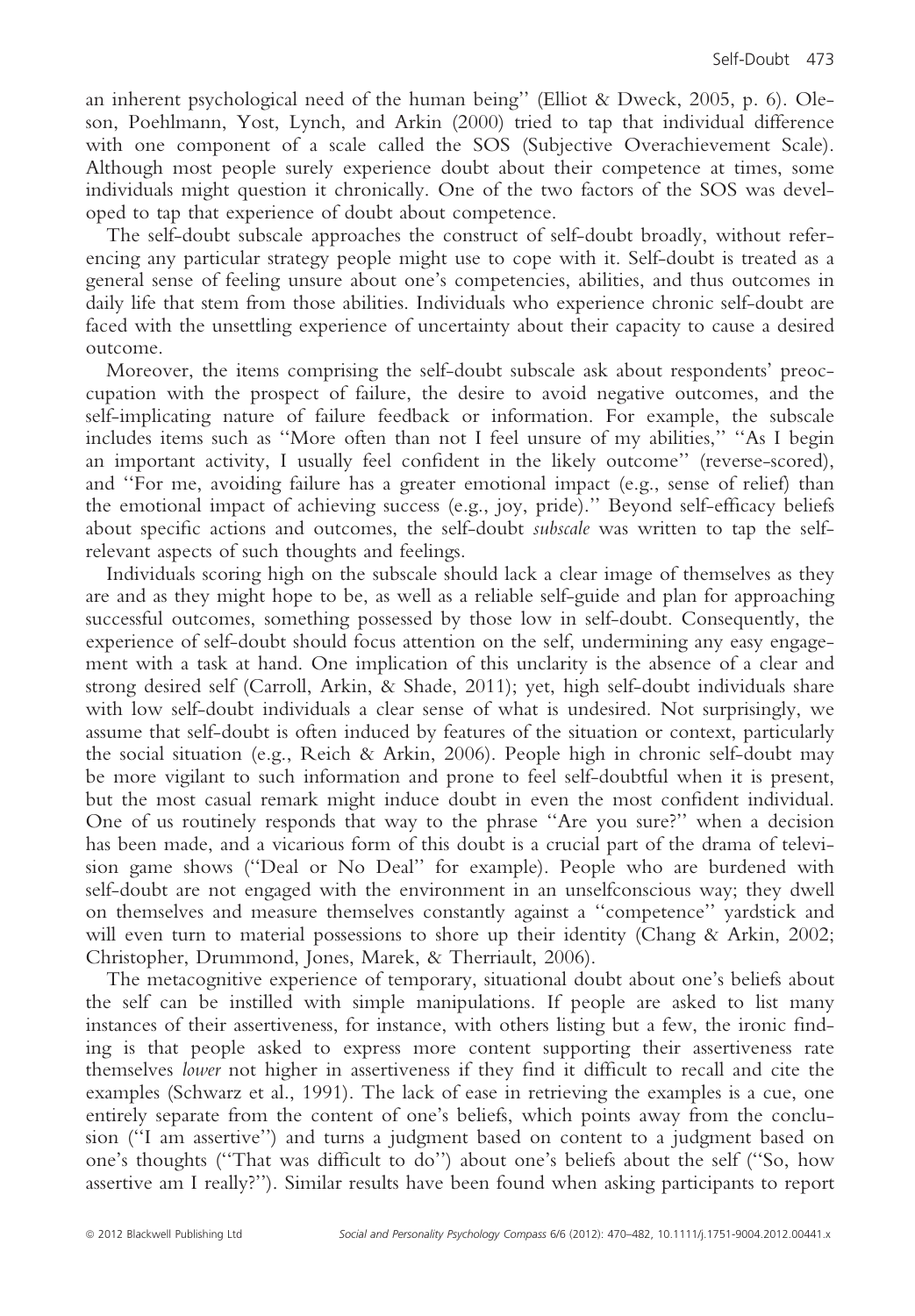on self-confident behavior (Hermann, Leonardelli, & Arkin, 2002). Ironically and remarkably, it is even possible to increase the confidence of individuals who experience chronic uncertainty by inducing them to experience doubt about their beliefs concerning lack of confidence (Wichman et al., 2010), or ''doubts about their doubts.''

Recently, the self-doubt subscale was used to help illustrate the relationship between self-uncertainty and judgments of procedural justice (De Cremer & Sedikides, 2005). Individuals high in self-doubt who perceived a situation as procedurally fair reported less negative affect and more intentions to cooperate than those who were low in self-doubt; comparably, when personal uncertainty is salient, unfair procedures yield more negative and less positive affect than when personal uncertainty is not salient (Van den Bos & Lind, 2010). There is something about personal uncertainty concerning competence that makes people react more vigorously toward fair and unfair events and influences how people process interpersonal interactions. One favored interpretation is that fairness judgments are comparable to other forms of ''worldview defense,'' and that personal uncertainties are comparable to feelings of terror that stem from concerns about mortality (Van den Bos & Lind, 2010). This interpretation is congenial to us: mortality salience and ensuing terror management efforts seem comparable to people's desire to subdue feelings of self-doubt and foster a sense of shared social reality that is satisfying, simple, and which will divert attention away from thoughts about oneself (i.e., fulfill the need to understand).

Research relating self-doubt to mindsets (Dweck, 2006) or implicit theories has generated some of the most intriguing guesses about what it is like to feel self-doubt in daily life. One recent study (Reich & Arkin, 2006) revealed that people readily infer others' implicit theories about intelligence based on very slight slices of information. Specifically, the reactions of personally significant others to one's own mistakes is one clear source of information about their judgments, both their judgments about the nature of competence and their judgments about oneself. When a person expects to perform well, perceiving that an evaluator maintains an entity theory of intelligence increases self-confidence. However, when a person expects to perform poorly, perceiving that an evaluator holds an incremental (i.e., growth) theory increases self-confidence. Thus, the perceived implicit theories of others serve as a source of self-doubt about one's abilities, on the one hand, and self-confidence on the other. As we interact with people in daily life, we constantly assess how they judge us and attempt to understand the implicit theories that might be guiding their judgments. Self-doubt about competence might be one byproduct of that natural process.

Throughout, we have assumed that concerns about competence and abilities should be fairly universal. Both self-liking and self-competence seem so fundamental to the human condition that we would expect both facets of self-regard to have evolved largely without regard for culture. However, beliefs about competence, including how one illustrates or develops abilities, do vary across individuals and across cultures, and these distinctions seem likely to influence the experience of self-doubt. For instance, American students tend to rate their abilities the highest after putting forth minimal effort (Chang, Arkin, Leong, Chan, & Leung, 2004). They also tend to attributionally discount their ability after exerting a high amount of effort, which sets the stage for self-doubt about ability to arise. In contrast, Hong Kong students report the greatest ability in a domain after they expend maximal effort (Chang et al., 2004).

Other cross-cultural research shows that European Americans publicly downplay the effort they invest in a performance, especially when they are concerned about that performance. Asian Americans, in contrast, do not downplay their efforts (Pualengco, Chiu, &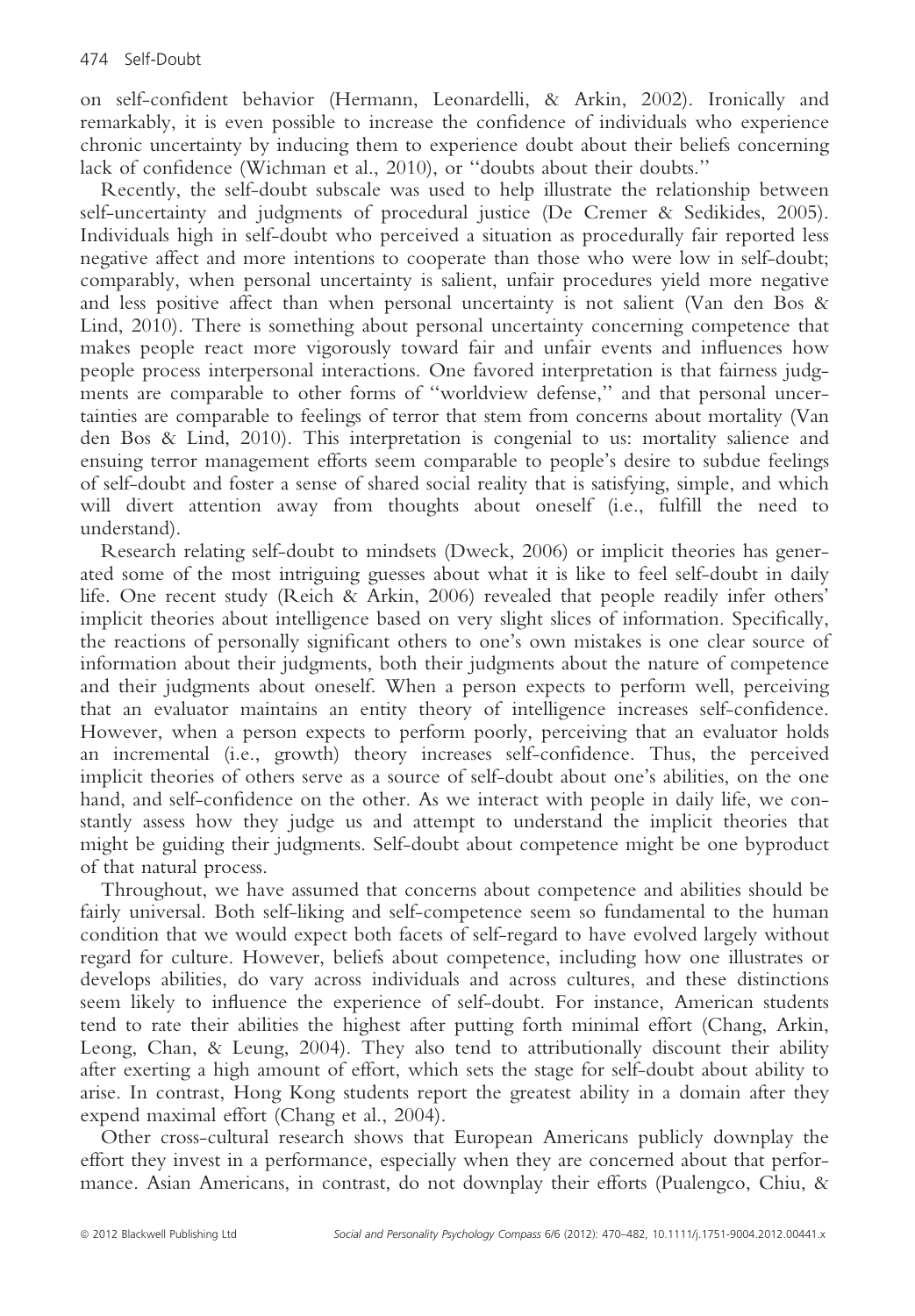Kim, 2009). Eastern and Western cultures appear to have different views about the consequences of exerting effort for attributions about one's skills and abilities. As a result, individuals are motivated to emphasize or downplay their efforts in accord with the cultural norms. For European American students, discounting ability after exerting effort may lead to self-doubt by creating uncertainty about the cause of outcomes when more effort is put forth. For Asian American or Asian students, because effort appears to imply ability, low effort may create doubt about one's ability. Thus, self-doubt about competence might be born of different conditions in different cultures.

Similarly, there might be individual differences in the genesis and experience of selfdoubt between the genders, within the North American culture. For instance, there is some evidence that women report higher self-doubt on the Self-Doubt Scale (Oleson et al., 2000) than men (McCrea, Hirt, & Milner, 2008b; Oleson et al., 2000). In addition, though preliminary, findings suggest that women tend to place more personal value on effort and view effort as more important than ability or more culturally valued than do men (McCrea, Hirt, Hendrix, Milner, & Steele, 2008a; McCrea et al., 2008b). For men, the expenditure of effort may be more troubling, then, since they do not share this value as much and their abilities are drawn in to question in the presence of high effort. This may intriguingly mean that it is easier to prime self-doubt among men, in particular after they have completed a task that required them to expend a good deal of effort.

### Self-Doubt in Action: Thoughts, Feelings, and Behavior

People routinely encounter challenges throughout daily life. Obvious examples include high-stakes academic tests, athletic competitions, and conflict within meaningful personal or work relationships. People may experience doubts about their ability and their capacity to perform well as they approach and engage these tasks. For all the reasons described above, which taken together argue that feelings of self-doubt and uncertainty are aversive, we suppose that people who chronically experience doubt will develop some strategy to deal with that state. Even transitory feelings of self-doubt about one's competence are not likely to stand unchallenged, and one of the most compelling research arenas has been centered on how self-doubt concerns play a role in inventive, even ironic, cognitive and behavioral ways that people try to manage their experience of self-doubt.

## Self-handicapping

Self-handicapping (Berglas & Jones, 1978) is perhaps the most widely cited strategy for managing one's self-doubt about competence (Oleson & Arkin, 1994). Because individuals experiencing self-doubt feel uncertain about their ability, and therefore their prospects for success, their self-image of competence is at risk. Self-handicapping provides the opportunity to obscure the plausible causes of failure. This strategy makes the handicap as likely an explanation for failure as one's incompetence, and so self-handicapping is appealing even in the face of failure. Indeed, the most popular and persuasive handicaps clearly interfere with performance outcomes (e.g., drugs, alcohol, procrastination), and so protecting one's plausible perception of competence carries with it the cost of not enjoying success. Preoccupation with the attributional implications of failure outweighs the desire to succeed, showing that the identity implications of outcomes can often carry more weight than the outcomes themselves.

Ironically, but intriguingly, the self-handicapping strategy serves to perpetuate feelings of self-doubt. Self-handicappers rarely receive, indeed they often eschew, diagnostic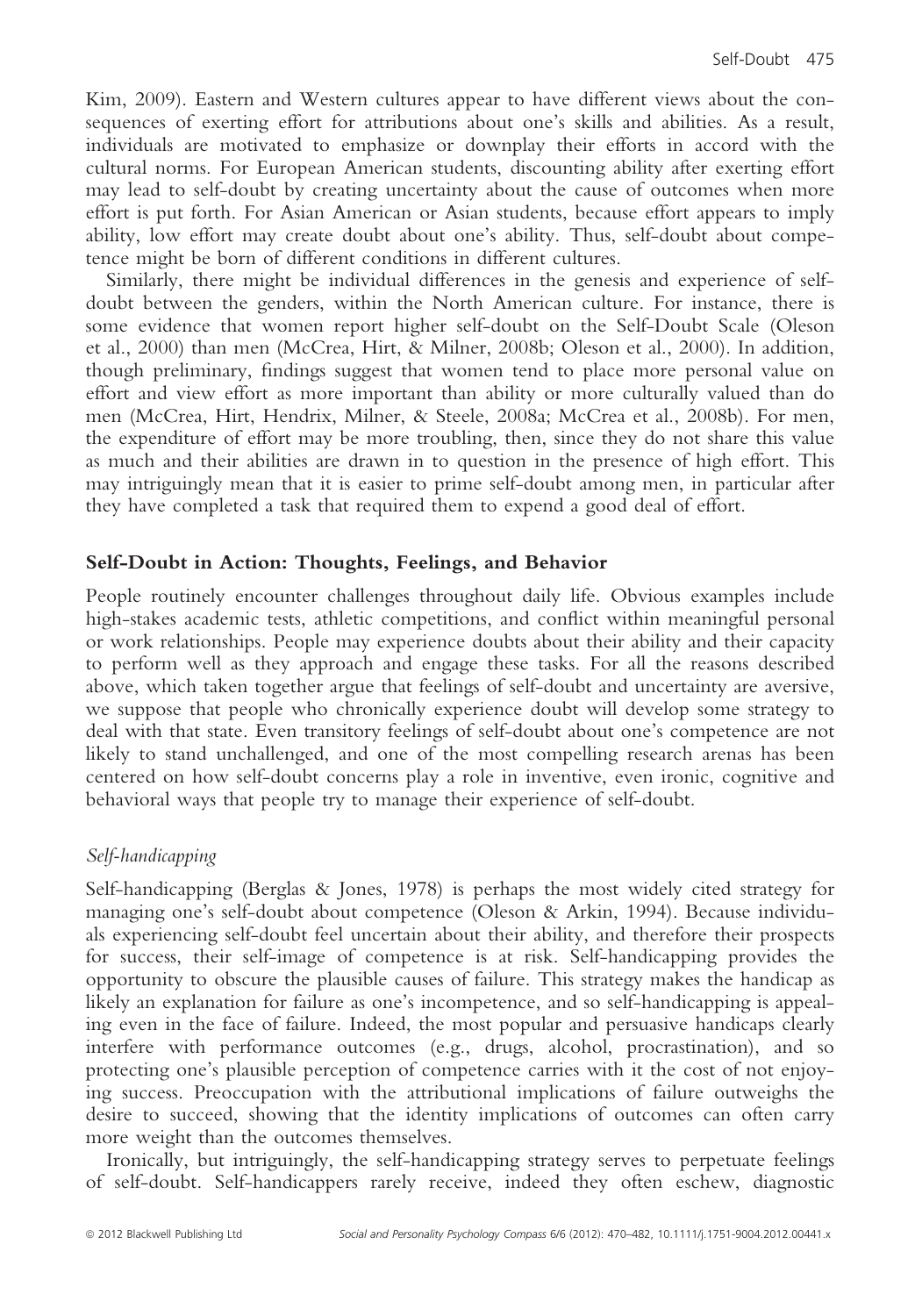information about their ability levels. And self-handicappers may often rely on what Jones and Berglas (1978) called the mañana fantasy: in time, when the spirit moves one, genuine effort might produce success. Jones and Berglas invited consideration of the alcoholic, who covets both a chronic handicap (the alcohol), and the idea that life one day will be ideal once the drinking stops, but is hardly ready to test prospects without the alcohol. Self-doubt compels the handicapper to never put his ability to a true test.

Berglas and Jones (1978) did not measure self-doubt in their initial demonstration of self-handicapping but rather inferred its presence. Yet, their classic non-contingent success induction taps into the heart of the self-doubt that produces self-handicapping. Some participants received enthusiastic success feedback from the experimenter on a test of intelligence, yet the test was comprised of some difficult and other unsolvable problems. Their experience was surely perplexing: they achieved success despite a clear feeling that their performance was uncertain, at best, and perhaps clearly inadequate. Later, they were given the opportunity to select one or the other of two supposed drugs prior to a second set of trials of the very same test. One drug was said to have the likely effect of enhancing intellectual performance; the other was said to have the likely effect of interfering with performance. Participants who faced a non-contingent success experience, where they inexplicably achieved success, tended to select the impairing drug.

More recent research continues to support the notion that self-doubt about competence underlies self-handicapping. For example, Oleson et al. (2000) found that scores on their Self-Doubt Scale have a strong, positive correlation  $(r = .56)$  with a scale measure of self-handicapping (Strube, 1986); McCrea et al. (2008b) recently found a similar correlation ( $r = .60$ ) between the Self-Doubt Scale and Jones and Rhodewalt's (1982) Self-Handicapping Scale. Also, Lynch (1998) manipulated both self-doubt and whether participants staked their identity on competence (ability) or performance. In the presence of self-doubt, those whose identity was based on competence put in less effort prior to a test of novel ability than those whose identity was focused on performance, whereas their effort did not vary in the absence of self-doubt. Coupling self-uncertainty and self-evaluation based on competence promoted less practice, just as Berglas and Jones (1978) had anticipated.

### Overachievement

Self-handicapping is only one way to cope with self-doubt about one's competence. Overachieving is another, and Jones and Berglas (1978, p. 205) proposed that

the self-handicapper…may in many ways be similar to the overachiever. Each is fearful that failure will implicate competence. Each has an abnormal investment in the question of self-worth. One succeeds in avoiding failure through persistent effort, the other embraces failure as an alternative to self-implicating feedback.

So, faced with self-doubt and the implications of failure, people have more than merely one way to handle that threat. Among these, some people might strive to ensure that failure is prevented; others might opt to obscure its attributional implications. Unlike the self-sabotage of self-handicapping, subjective overachievement involves the exertion of extra effort in order to avoid failure. By definition, self-doubtful individuals are uncertain whether their ability alone can produce a success, so exerting an extraordinary amount of effort is one way to enhance the prospects of success and, with enough heroic singleminded effort, perhaps ensure it.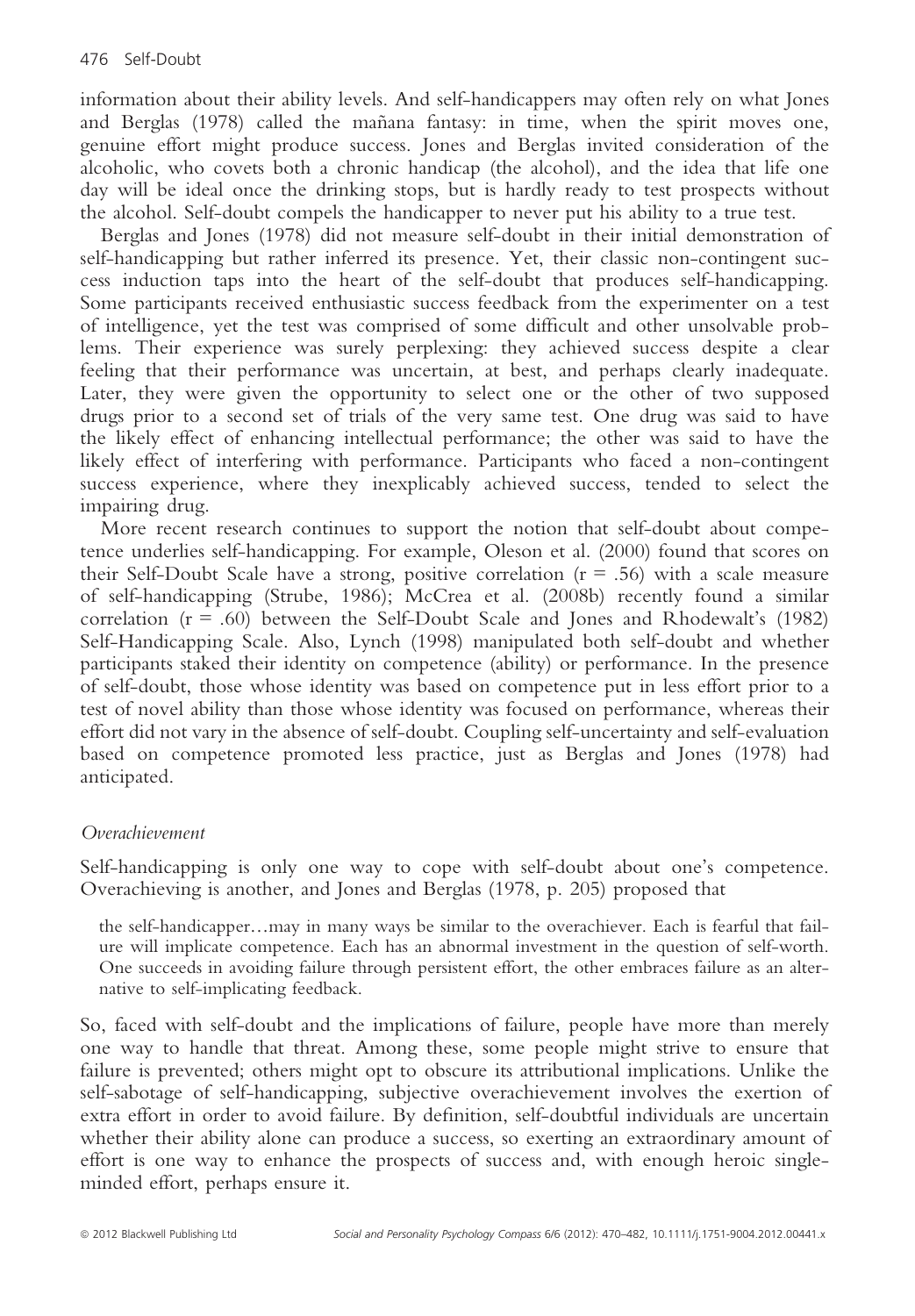Like self-handicapping, overachievement ultimately perpetuates feelings of self-doubt. This is, in part, why the term *subjective overachiever* better fits this experience than the standard term overachiever. Overachiever implies only that individuals are out-performing their predicted performance. Imagine a regression line where ACT scores predict college performance, something that virtually all of our college student participants surely have themselves considered. Those students plotted above the regression line are objectively overachieving; those below the line are, objectively, underachievers. Subjective overachievers, on the other hand, are those who *think* and *feel* that they *may be* above that supposed, hypothetical regression line (i.e., their performance feels like it may outstrip their talent). Ironically, the self-doubt that inspires their extraordinary effort is the genesis of their self-attribution of ''overachiever.'' Subjective overachievers cannot know clearly whether their ability or their extra effort produced their successful outcomes. They are the architects of their own fate. However, while the self-handicapper wishes to underscore and sustain that uncertainty, the subjective overachiever may well create uncertainty as a byproduct of focusing on anything and everything that can forestall failure and ensure success.

Despite obvious differences in their phenotypic expression, self-doubt is the genotype underlying both self-handicapping and subjective overachievement. Of course, certain factors must differentiate individuals who adopt one strategy or the other, and these are specifiable (see Oleson & Steckler, 2010). Both self-handicappers and overachievers likely believe that approval from others and themselves stems ultimately from performance – since performance signifies one's level of ability. However, self-handicappers may be more attuned to managing the attribution of ability directly, even foregoing successful performances, while subjective overachievers are more attuned to the performance itself. Recent research examining the contingencies of self-worth (Crocker & Wolfe, 2001) of both overachievers and self-handicappers supports this distinction (e.g., Oleson, Booth, Grueneisen, Lynch, & Yen, 2009). These investigators examined both self-worth contingent on academic performance and self-worth contingent on academic *ability* and found that subjective overachievers reported that their self-worth was impacted by their academic performance while self-handicappers reported that their self-worth was based on their possessing high academic ability. High self-handicappers were less likely to report self-worth based on performance than were low self-handicappers.

Lynch (1998) found that the presence of self-doubt, when combined with concern for performance, led participants to exert much more effort prior to a test of a novel ability. Similarly, in a field setting where academic issues were clearly important, being high on both self-doubt and concern with performance (versus low on both) had a clear influence on studying and actual academic performance: after controlling for actual ACT scores, those high in self-doubt and concern with performance studied more, achieved higher grade point averages, and the relationship between their Subjective Overachiever score and academic performance was mediated by the amount of studying they did (Oleson, Lynch, Poehlmann, & Arkin, 2012). Overall, then, there is reason to believe that people who are uncertain about their competence and believe that others evaluate them based on performance might turn to overachievement to manage their self-doubt.

#### Impostor phenomenon

The Impostor Syndrome (e.g., Clance, 1985) is still another experience that has been associated with self-doubt. Those said to suffer from the Impostor Syndrome struggle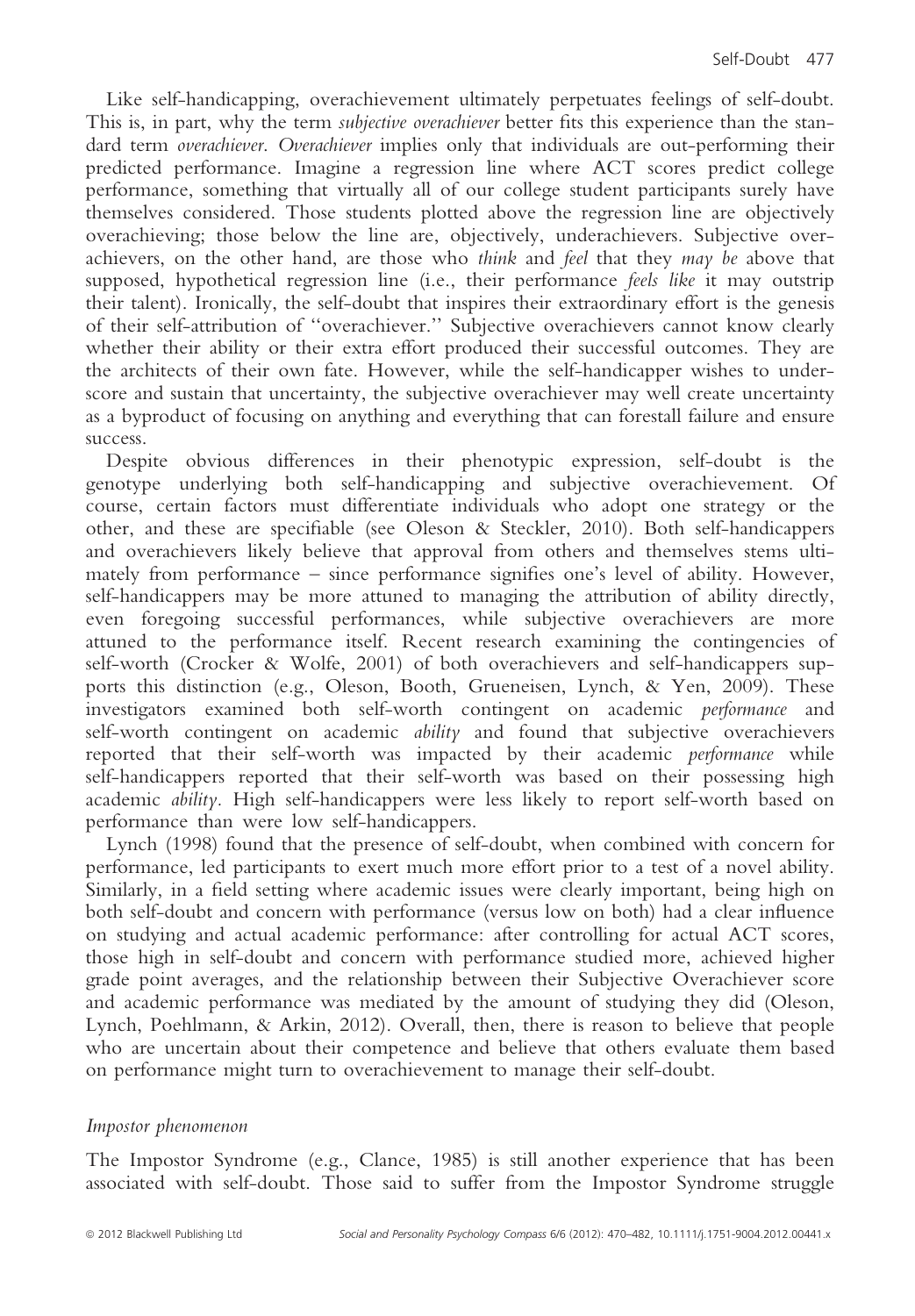with the sense that their successful outcomes are not an accurate reflection of their underlying abilities. Unlike the subjective overachiever, however, the impostor supposedly views her or his success as unearned and illegitimate. Individuals with impostor feelings often cite luck, timing, or good fortune as their key to success and are convinced that others are precipitous and perhaps deceived in ascribing their successes to their ability. So, even in the face of demonstrably successful outcomes, impostors may still harbor doubts about ability and fear that they are less capable than others assume. Correlational evidence supports this relationship between impostor feelings and self-doubt  $(r = .68;$ Oleson et al., 2000). Impostor feelings are also strongly related to self-handicapping (Want & Kleitman, 2006).

### Other enhancement

Finally, ''other-enhancement'' (Shepperd & Arkin, 1991) has been identified as an attractive doubt-management strategy, one that enjoys some advantages over self-handicapping. When performance outcomes are relative or comparative rather than based on some absolute standard, a failing performance can be attributed to some advantage enjoyed by one's opponent. This strategy may prove attractive, at times, because people do not have to sabotage their own performance, in absolute terms, to give or to see their opponent as enjoying some advantage, such as a ''head start.'' Attributionally, people can have their cake and eat it too, performing at their best while still staving off the anxiety of the self-implicating attribution of losing a contest to some competitor who enjoys some advantage. Even believing that one's competitor enjoys an advantage satisfies the same desire to deal with the threat to self-competence judgments (Shepperd & Taylor, 1999).

In sum, impostor feelings, self-handicapping, other-enhancement, overachievement, and perhaps still other maneuvers may comprise a constellation of diverse yet common strategies that reflect comparable, but distinct, ways to manage one's self-doubts about competence.

## Stereotype threat

Research on the phenomenon of stereotype threat suggests one of the most intriguing of sources of self-doubt; self-doubts can be viral and infectious, resulting from identification with a stereotyped group where questions about competence prevail. Stereotype threat refers to an individual's concern that she or he might confirm a negative stereotype about an important group and the ironic performance decrements that can result from the anxiety borne of such concerns (e.g., Steele & Aronson, 1995). Specifically, Steele and Aronson first proposed that the activation of a negative racial stereotype might arouse self-doubts about ability in the stereotype-relevant domain. Across several studies, Steele and Aronson found that African-American participants underperformed compared to their White counterparts, but only when their performance was said to be diagnostic of ability or when race was made salient. On a word-completion task, African-American participants in that diagnostic performance condition generated the most self-doubt related completions, suggesting that identification with the stereotyped group was the source of uncertainty about their own competence.

As in self-handicapping and overachievement, individuals experiencing this stereotypeinduced doubt might adopt certain behavioral strategies to manage feelings of uncertainty. Previous work on stereotype threat has identified disengagement and disidentification as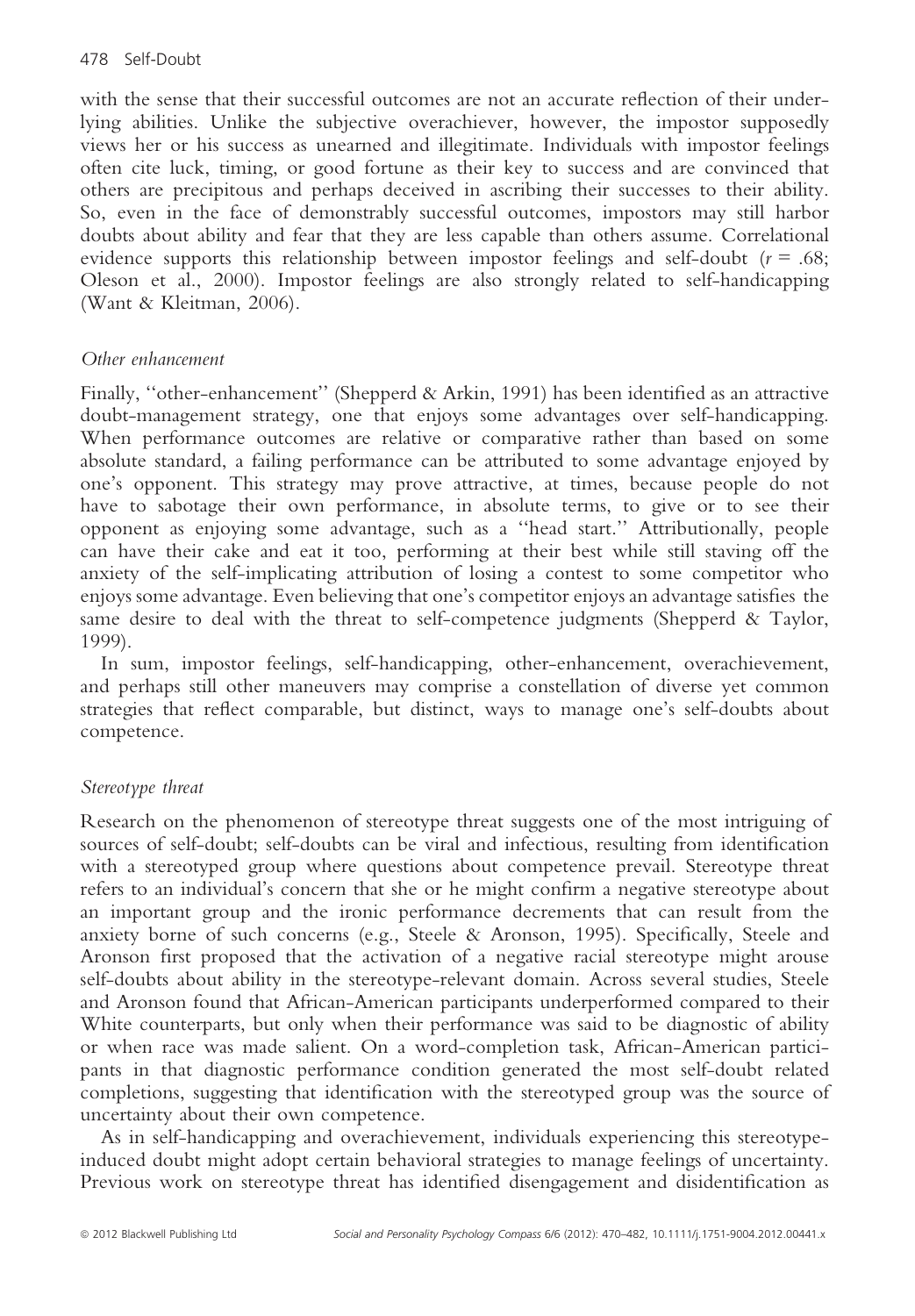possible consequences of that threat; targets of stereotype threat might distance themselves from threatening domains and remove those domains from their identity (Steele, Spencer, & Aronson, 2002). For instance, after repeatedly experiencing stereotype threat, a woman may no longer view herself as a ''math person.'' Rather than striving to undermine the diagnosticity of outcomes, someone may simply avoid any situation that could trigger self-doubt in the first place.

Furthermore, this behavioral response of disengagement suggests that the experience of self-doubt might depend on the domain in question and the importance that the individual attaches to that domain. For instance, two individuals may have the same non-contingent success experience, receiving a high grade on an exam without possessing an understanding of the material. However, success in the class may only be important to the identity of one of the students. Only the student who cares about the class, and thus finds the feedback self-relevant, should respond with feelings of self-doubt. Because the feedback carries no great weight for the uninterested student, he or she may simply accept the grade and move on without worrying about underlying competence.

### Self-doubt in relationships

We have focused here on self-doubt about competence and explored it for the most part in the context most available and familiar to psychological scientists in a university setting: academic achievement. But we believe that self-doubt should not be considered something found exclusively within an academic context. Rather, individuals might experience doubt about their ability and competence in any number of domains, and one where self-doubt appears to play an important role is close relationships. Murray, Holmes, MacDonald, and Ellsworth (1998) propose that individuals with dispositional insecurities might project the supposed source of their self-doubts onto their partners and subsequently feel all the more uncertain about the standing of their relationships. Across four studies, using measures of self-esteem and attachment style to capture self-doubt, they demonstrated that low self-esteem individuals reacted in response to self-doubts by calling into question their partners' positive regard for them and distancing themselves from their partners. Further research (Murray, Holmes, Griffin, Bellavia, & Rose, 2001) revealed that individuals experiencing self-doubt in their relationships underestimated their partners' love, perceived their partners less positively, and were less satisfied in their relationships. This evidence suggests both that self-doubt exists in the intimate relationships domain and that self-doubt within that context (as in the contexts mentioned earlier) motivates behaviors designed to manage and cope with those feelings of uncertainty.

### Coda

The evidence is growing that people find ways to cope with and to manage their feelings of uncertainty about the self. Coupled with what is known about fragile and vulnerable self-liking, reflected in uncertain self-esteem, the evidence presented here concerning the role of self-doubt in self-competence judgments argues that the uncertain self (e.g., Arkin, Oleson, & Carroll, 2010) is crucial to a complete understanding of the role of the self in social relations. The historical emphasis on reducing uncertainty, whenever and wherever possible, turns out to be only a part of the picture; a full understanding of the self is enriched by including all facets of self-doubt and uncertainty in the mix.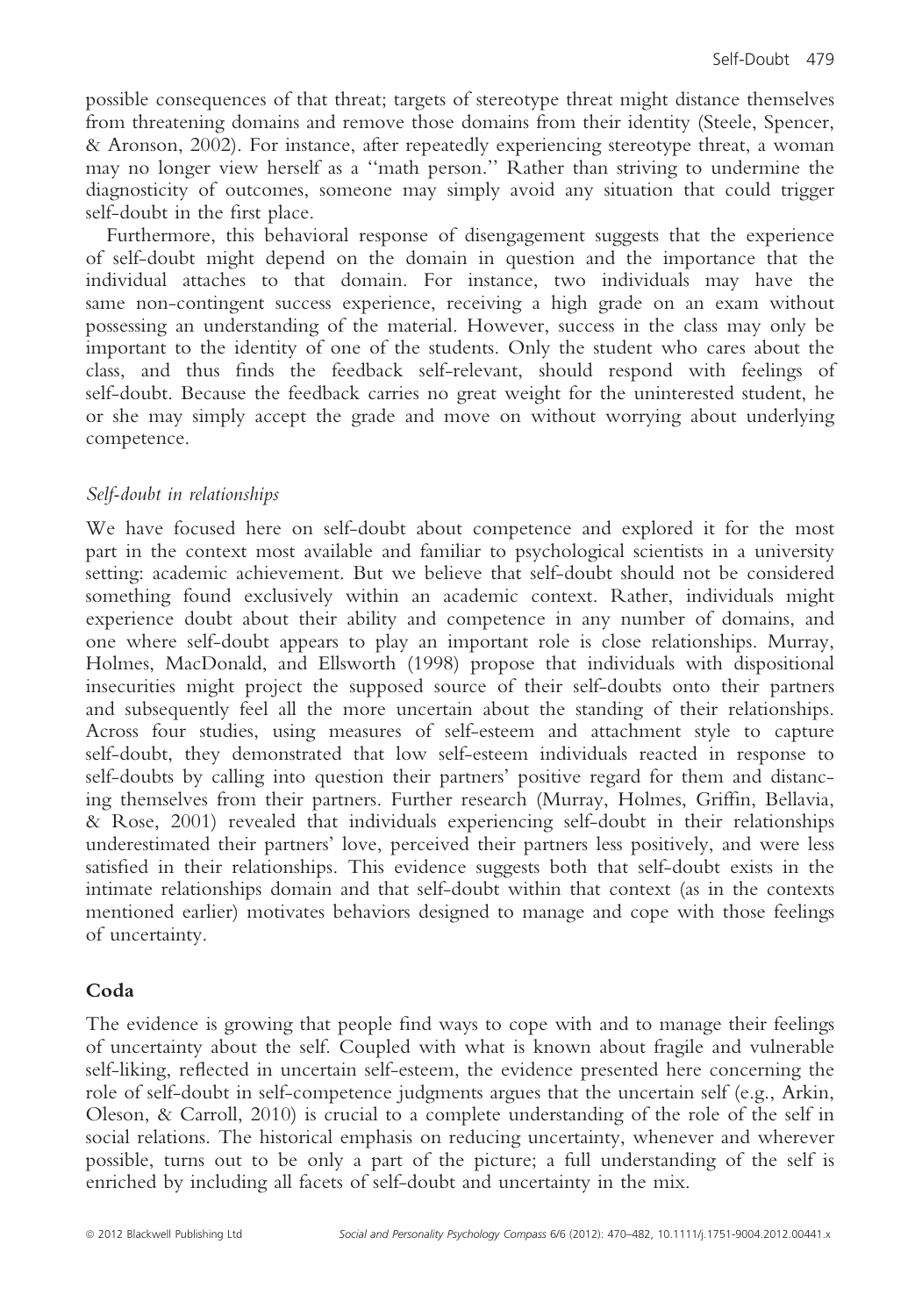#### Short Biographies

Matthew Braslow is currently pursuing his Ph.D. in Social Psychology at The Ohio State University. His research focuses on self-doubt and self-esteem, with recent work examining the role of uncertainty and threat in the phenomena of self-handicapping and overachievement. Matthew holds a BA in Psychology from Northwestern University and a MA in Social Psychology from The Ohio State University.

Jean Guerrettaz is a graduate student at The Ohio State University pursuing her Ph.D. in Social Psychology. Her research focuses on self-concept clarity and self-esteem. Current research explores the role of self-concept clarity in creating expectations about one's self-knowledge and how these expectations influence the experience of elaborating on important self-attributes. Jean holds a BA in Mathematics from Indiana University and a MA in Social Psychology from The Ohio State University.

Robert Arkin is Professor of Social Psychology at The Ohio State University, where he has been Undergraduate Dean and Social Psychology Graduate Program Coordinator, Associate Editor of Personality and Social Psychology Bulletin and the Journal of Personality and Social Psychology, and Editor of Basic and Applied Social Psychology. He is editor of the recent volume Most Underappreciated: 50 Prominent Social Psychologists Describe Their Most Unloved Work (Oxford University Press 2011) and the Handbook of the Uncertain Self (Psychology Press 2010). His research is centered on the self in social interaction, with special reference to issues of motivation and achievement and social perception. Current research interests include self-handicapping, overachievement, the core construct linking these two (self-doubt), and personal security in the post  $9/11$ era.

Kathryn C. Oleson is Professor of Psychology at Reed College, where she has been Department Head of the Psychology Department and Associate Editor of Basic and Applied Social Psychology. She was a National Institute of Mental Health Postdoctoral Fellow at The Ohio State University from 1993–1995 after finishing her Ph.D. in Social Psychology at Princeton University. She is an editor of the 2010 Handbook of the Uncertain Self (Psychology Press). Much of her research is focused on the social self, with particular attention to chronic self-doubt and its affective, cognitive, and behavioral consequences for how individuals respond to academic challenges.

#### Endnote

\* Correspondence address: Department of Psychology, The Ohio State University, Columbus, OH 43210, USA. Email: braslow.2@buckeyemail.osu.edu

#### References

Arkin, R. A., Oleson, K. C., & Caroll, P. J. (Eds.) (2010). Handbook of the Uncertain Self. New York: Taylor and Francis.

Bandura, A. (1977). Self-efficacy: Toward a unifying theory of behavioral change. Psychological Review, 84, 191–215.

- Baumeister, R. F., & Leary, M. R. (1995). The need to belong: Desire for interpersonal attachments as a fundamental human motivation. Psychological Bulletin, 117, 497–529.
- Berglas, S., & Jones, E. E. (1978). Drug choice as a self-handicapping strategy in response to noncontingent success. Journal of Personality and Social Psychology, 36, 405–417.
- Campbell, J. D., Trapnell, P. D., Heine, S. J., Katz, I. M., Lavallee, L. F., & Lehman, D. R. (1996). Self-concept clarity: Measurement, personality correlates, and cultural boundaries. Journal of Personality and Social Psychology, 70, 141–156.

Carroll, P. J., Arkin, R. M., & Shade, C. K. (2011). Possible selves and self-doubt: A poverty of desired possibility. Social Psychological and Personality Science, 2, 190-198.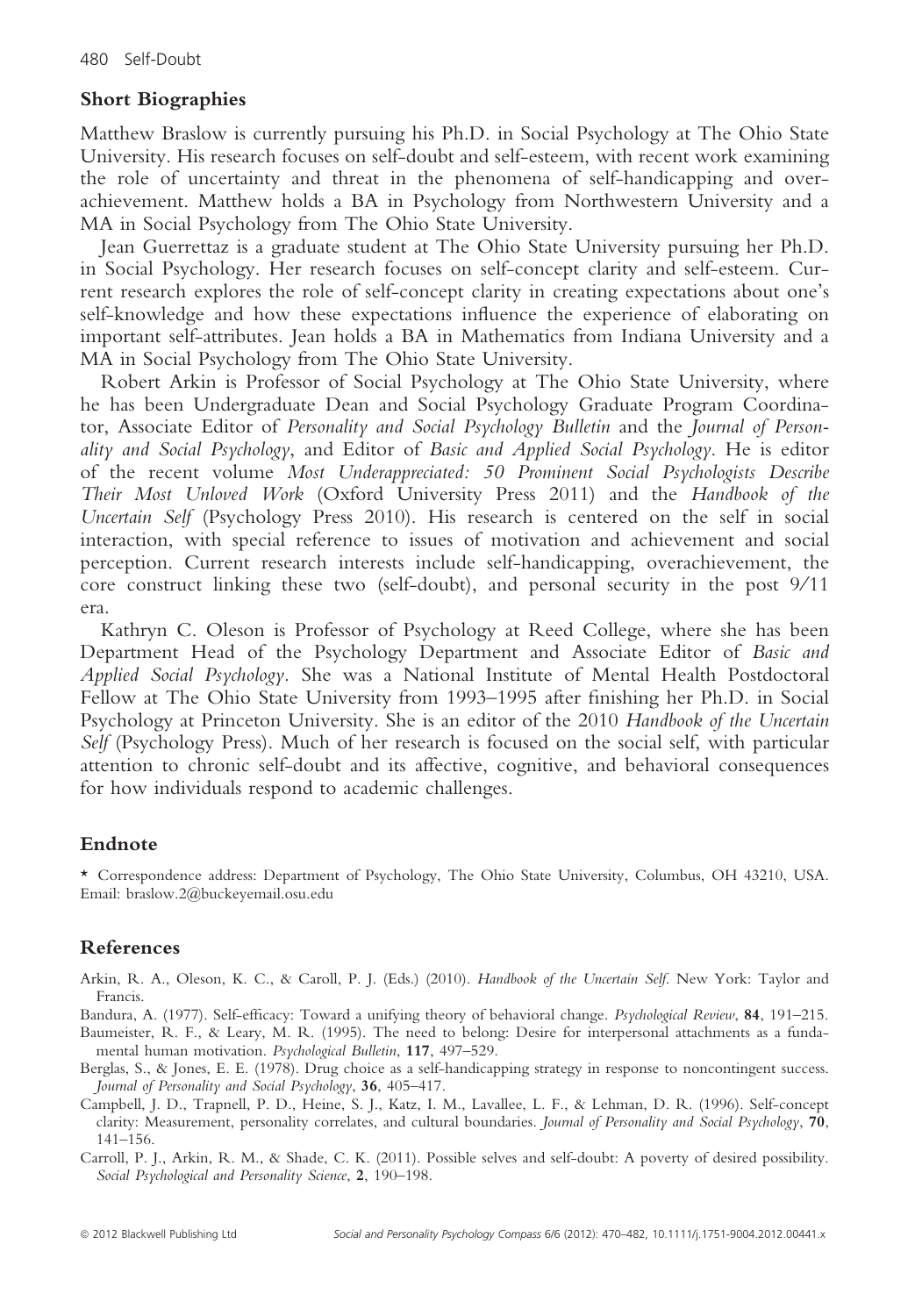- Chang, L., & Arkin, R. M. (2002). Materialism as an attempt to cope with uncertainty. Psychology & Marketing, 19, 389–406.
- Chang, L., Arkin, R. M., Leong, F. T., Chan, D. K. S., & Leung, K. (2004). Subjective overachievement in American and Chinese college students. Journal of Cross-Cultural Psychology, 35, 152-173.
- Christopher, A. N., Drummond, K., Jones, J. R., Marek, P., & Therriault, K. M. (2006). Beliefs about one's own death, personal insecurity, and materialism. Personality and Individual Differences, 40, 441–451.
- Clance, P. R. (1985). The Impostor Phenomenon: Overcoming the Fear that Haunts your Success. Atlanta, GA: Peachtree Publishers.
- Crocker, J., & Wolfe, C. T. (2001). Contingencies of self-worth. Psychological Review, 108, 593–623.
- De Cremer, D., & Sedikides, C. (2005). Self-uncertainty and responsiveness to procedural justice. Journal of Experimental Social Psychology, 41, 157–173.
- Dweck, C. (2006). Mindset. New York: Random House.
- Dweck, C., & Grant, H. (2008). Self-theories, goals, and meaning. In J. Y. Shah & W. L. Gardner (Eds.), Handbook of Motivation Science (pp. 406–416). New York: Guilford Press.
- Elliot, A. J., & Dweck, C. S. (2005). Competence and motivation. In A. Elliot & C. Dweck (Eds.), Handbook of Competence and Motivation (pp. 3–12). New York: Guilford Press.
- Festinger, L. (1950). Informal social communication. Psychological Review, 57, 271–282.
- Festinger, L. (1954). A theory of social comparison processes. Human Relations, 7, 117–140.
- Festinger, L. (1957). A Theory of Cognitive Dissonance. Stanford, CA: Stanford University Press.
- Fiske, S. T. (2004). Social Beings: A Core Motives Approach to Social Psychology. New York: Wiley.
- Gal, D., & Rucker, D. D. (2010). When in doubt, shout! Psychological Science, 21, 1701-1707.
- Heider, F. (1958). The Psychology of Interpersonal Relations. New York: Wiley.
- Hermann, A. D., Leonardelli, G. J., & Arkin, R. M. (2002). Self-doubt and self-esteem: A threat from within. Personality and Social Psychology Bulletin, 28, 395–408.
- Hogg, M. A. (2010). Human groups, social categories, and collective self: Social identity and the management of self-uncertainty. In R. Arkin, K. C. Oleson & P. J. Carroll (Eds.), Handbook of the Uncertain Self (pp. 401–420). New York: Psychology Press.
- Jones, E. E., & Berglas, S. (1978). Control of attributions about the self through self-handicapping strategies: The appeal of alcohol and the role of underachievement. Personality and Social Psychology Bulletin, 4, 200–206.
- Jones, E. E., & Rhodewalt, F. (1982). The Self-Handicapping Scale. Princeton, NJ: Princeton University.
- Leary, M. R., Terry, M. L., Allen, A. B., & Tate, E. B. (2009). The concept of ego threat in social and personality psychology: Is ego threat a viable scientific construct? Personality and Social Psychology Review, 13, 151–164.
- Lynch, M. (1998). Self-Handicapping and Overachievement: Two Strategies to Cope with Self-Doubt. Unpublished doctoral dissertation, Columbus, OH: Ohio State University.
- McCrea, S. M., Hirt, E. R., Hendrix, K. L., Milner, B. J., & Steele, N. L. (2008a). The worker scale: Developing a measure to explain gender differences in behavioral self-handicapping. Journal of Research in Personality, 42, 949– 970.
- McCrea, S. M., Hirt, E. R., & Milner, B. J. (2008b). She words hard for the money: Valuing effort underlies gender differences in behavioral self-handicapping. Journal of Experimental Social Psychology, 44, 292–311.
- Murray, S. L., Holmes, J. G., Griffin, D. W., Bellavia, G., & Rose, P. (2001). The mismeasure of love: How selfdoubt contaminates relationship beliefs. Personality and Social Psychology Bulletin, 27, 423–436.
- Murray, S. L., Holmes, J. G., MacDonald, G., & Ellsworth, P. C. (1998). Through the looking glass darkly? When self-doubts turn into relationship insecurities. Journal of Personality and Social Psychology, 75, 1459–1480.
- Oleson, K. C., & Arkin, R. M. (1994). More than ingratiating. Retrospective review of E. E. Jones (1964) Ingratiation. Contemporary Psychology, 39, 455–458.
- Oleson, K. C., Booth, M., Grueneisen, A., Lynch, S., & Yen, T. Y. (February, 2009). Concern for Performance or Ability: Differing Contingencies of Self-Worth for Subjective Overachievers and Self-Handicappers. Paper presented at the 10th Annual Meeting of the Society of Personality and Social Psychology, Tampa, FL.
- Oleson, K. C., Lynch, M. E., Poehlmann, K. M., & Arkin, R. M. (2012). Behavioral Consequences of Subjective Overachievement: Self-Worth, Studying, and Academic Performance in the College Context. Manuscript in preparation, Portland, OR: Reed College.
- Oleson, K. C., Poehlmann, K. M., Yost, J. H., Lynch, M. E., & Arkin, R. M. (2000). Subjective overachievement: Individual differences in self-doubt and concern with performance. Journal of Personality, 68, 491–524.
- Oleson, K. C., & Steckler, M. T. (2010). The phenotypic expressions of self-doubt about ability in academic contexts: Strategies of self-handicapping and subjective overachievement. In R. M. Arkin, K. C. Oleson & P. J. Carroll (Eds.), Handbook of the Uncertain Self (pp. 379–398). New York: Psychology Press.
- Pualengco, R. P., Chiu, C., & Kim, Y. (2009). Cultural variations in pre-emptive effort downplaying. Asian Journal of Social Psychology, 12, 12–19.
- Reich, D. A., & Arkin, R. M. (2006). Self-doubt, attributions, and the perceived implicit theories of others. Self and Identity,  $5, 89-109$ .
- Rosenberg, M. (1965). Society and the Adolescent Self-Image. Princeton, NJ: Princeton University Press.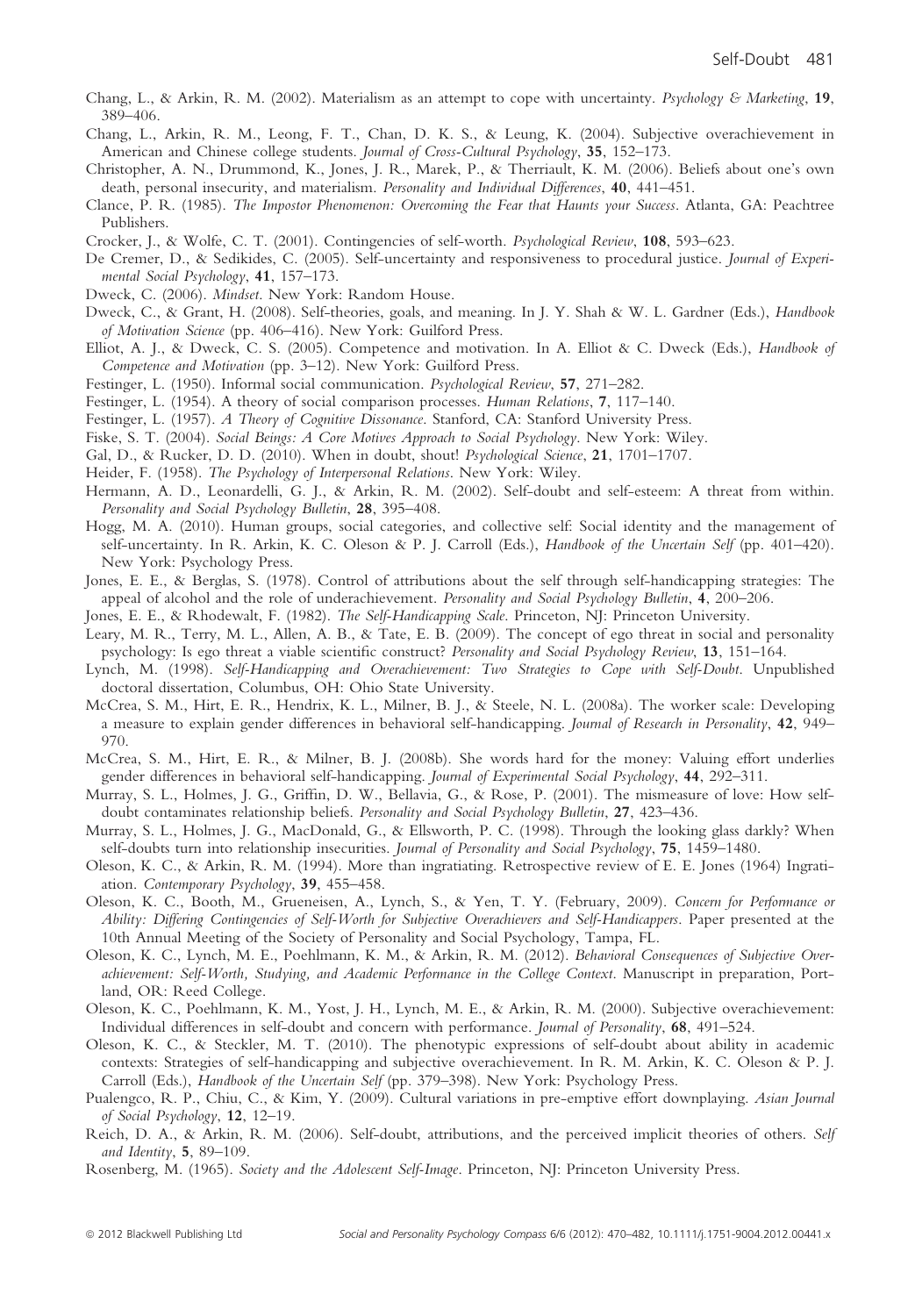- Schwarz, N., Bless, H., Strack, F., Klumpp, G., Rittenauer-Schatke, H., & Simons, A. (1991). Ease of retrieval as information: Another look at the availability heuristic. Journal of Personality and Social Psychology, 61, 195–202.
- Sedikides, C., & Strube, M. J. (1997). Self-evaluation: To thine own self be good, to thine own self be sure, to thine own self be true, to thine own self be better. In M. P. Zanna (Ed.), Advances in Experimental Social Psychology (Vol. 29, pp. 209–269). New York: Academic Press.
- Shepperd, J. A., & Arkin, R. M. (1991). Behavioral other-enhancement: Strategically obscuring the link between performance and evaluation. Journal of Personality and Social Psychology, 60, 79–88.
- Shepperd, J. A., & Taylor, K. M. (1999). Ascribing advantages to social comparison targets. Basic and Applied Social Psychology, 21, 103–117.
- Steele, C., & Aronson, J. (1995). Stereotype threat and the intellectual test performance of African Americans. Journal of Personality and Social Psychology, 69, 797–811.
- Steele, C. M., Spencer, S. J., & Aronson, J. (2002). Contending with group image: The psychology of stereotype and social identity threat. In M. Zanna (Ed.), Advances in Experimental Social Psychology (Vol. 34, pp. 379-440). New York: Academic Press.
- Strube, M. J. (1986). An analysis of the self-handicapping scale. Basic and Applied Social Psychology, 7, 211–234.
- Tafarodi, R. W., & Swann, W. B. (2001). Two-dimensional self-esteem: Theory and measurement. Personality and Individual Differences, 31, 643–673.
- Trope, Y. (1986). Self-enhancement and self-assessment in achievement behavior. In R. M. Sorrentino & E. T. Higgins (Eds.), Handbook of Motivation and Cognition: Foundations of Social Behavior (pp. 350–378). New York: Guilford.
- Van den Bos, K., & Lind, E. A. (2010). The social psychology of fairness and the regulation of personal uncertainty. In R. M. Arkin, K. C. Oleson & P. J. Carroll (Eds.), Handbook of the Uncertain Self (pp. 122–141). New York: Psychology Press.
- Want, J., & Kleitman, S. (2006). Imposter phenomenon and self-handicapping: Links with parenting styles and selfconfidence. Personality and Individual Differences, 40, 961–971.
- Wichman, A. L., Briñol, P., Petty, R. E., Rucker, D. D., Tormala, Z. L., & Weary, G. (2010). Doubting one's doubt: A formula for confidence? Journal of Experimental Social Psychology, 46, 350–355.
- Williams, K. K. (2001). Ostracism: The Power of Silence. New York: Guilford Press.
- Wright, R. (2010). Self-uncertainty and its cousins. In R. Arkin, K. C. Oleson & P. J. Carroll (Eds.), Handbook of the Uncertain Self (pp. 421–443). New York: Psychology Press.